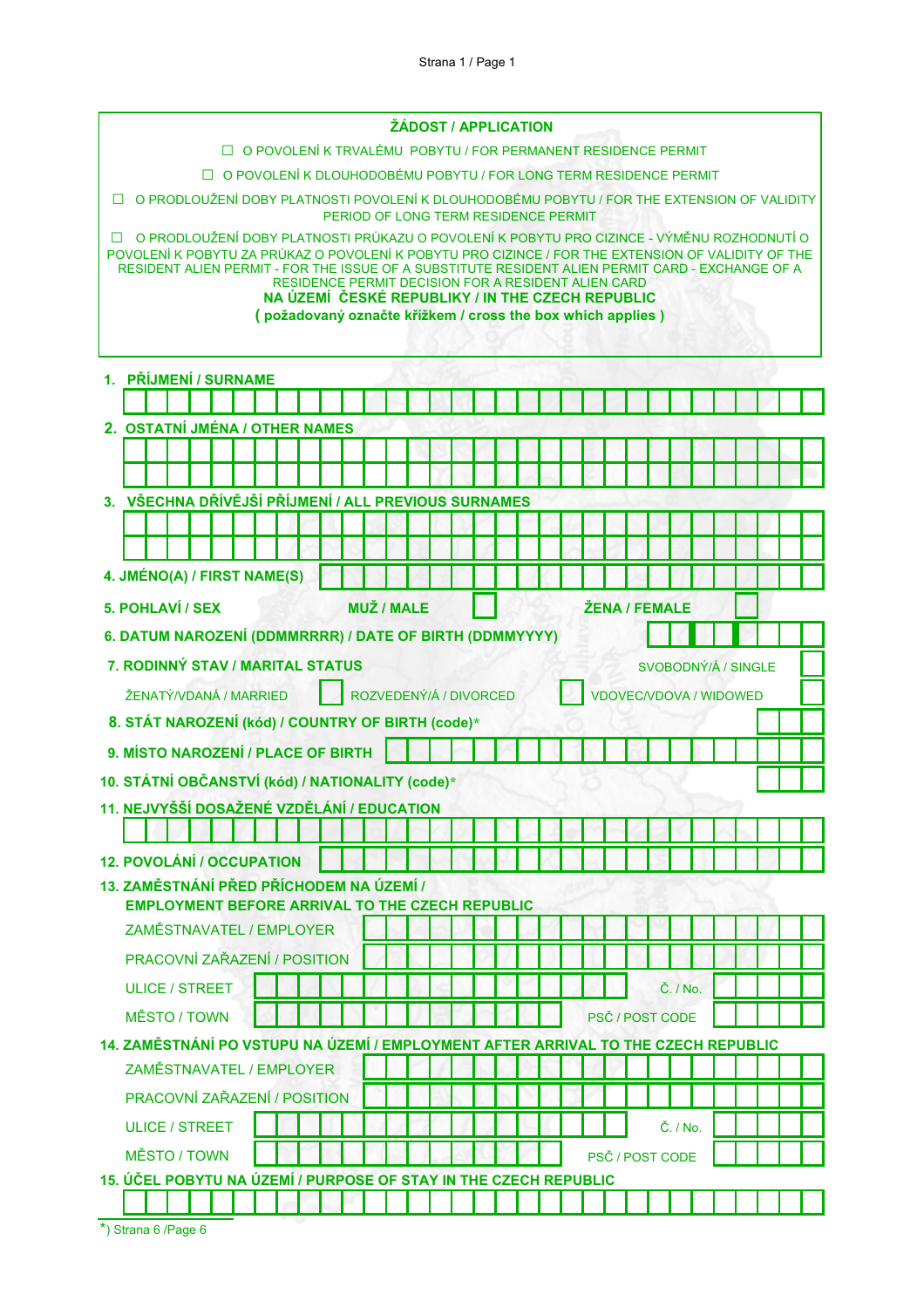## 16. POSLEDNÍ BYDLIŠTĚ V CIZINĚ / LAST RESIDENCE ABROAD

| <b>ULICE / STREET</b>                                                      |  |                    |  |                      |            |                          |                 |  | Č. / No.                 |  |                   |  |  |
|----------------------------------------------------------------------------|--|--------------------|--|----------------------|------------|--------------------------|-----------------|--|--------------------------|--|-------------------|--|--|
| <b>MĚSTO / TOWN</b>                                                        |  |                    |  |                      |            |                          |                 |  | PSČ / POST CODE          |  |                   |  |  |
| STÁT (kód) / COUNTRY (code)*                                               |  |                    |  |                      |            |                          |                 |  |                          |  |                   |  |  |
| 17. PŘEDCHOZÍ POBYT NA ÚZEMÍ DELŠÍ NEŽ 3 MĚSÍCE /                          |  |                    |  |                      |            |                          |                 |  |                          |  |                   |  |  |
| PREVIOUS STAY IN THE CZECH REPUBLIC LONGER THAN 3 MONTHS                   |  |                    |  |                      |            |                          |                 |  |                          |  |                   |  |  |
| POBYT OD / STAY FROM                                                       |  |                    |  |                      |            |                          | <b>DO /TILL</b> |  |                          |  |                   |  |  |
| DŮVOD A MÍSTO POBYTU / PURPOSE AND PLACE OF STAY                           |  |                    |  |                      |            |                          |                 |  |                          |  |                   |  |  |
| 18. ADRESA MÍSTA POBYTU NA ÚZEMÍ / RESIDENCE ADDRESS IN THE CZECH REPUBLIC |  |                    |  |                      |            |                          |                 |  |                          |  |                   |  |  |
| <b>ULICE / STREET</b>                                                      |  |                    |  |                      |            |                          |                 |  | $\check{C}$ . / No.      |  |                   |  |  |
| MĚSTO / TOWN                                                               |  |                    |  |                      |            |                          |                 |  | PSČ / POST CODE          |  |                   |  |  |
| 19. ADRESA PRO DORUČOVÁNÍ, JE-LI ODLIŠNÁ OD MÍSTA POBYTU /                 |  |                    |  |                      |            |                          |                 |  |                          |  |                   |  |  |
| <b>DELIVERY ADDRESS IF DIFFERENT FROM RESIDENCE ADDRESS</b>                |  |                    |  |                      |            |                          |                 |  |                          |  |                   |  |  |
| <b>ULICE / STREET</b>                                                      |  |                    |  |                      |            |                          |                 |  | Č. / No.                 |  |                   |  |  |
| <b>MĚSTO / TOWN</b>                                                        |  |                    |  |                      |            |                          |                 |  | PSČ / POST CODE          |  |                   |  |  |
| 20. DEN VSTUPU NA ÚZEMÍ / DATE OF ARRIVAL TO THE CZECH REPUBLIC            |  |                    |  |                      |            |                          |                 |  |                          |  |                   |  |  |
| 21. ČÍSLO CESTOVNÍHO DOKLADU / TRAVEL DOCUMENT NUMBER                      |  |                    |  |                      |            |                          |                 |  |                          |  |                   |  |  |
| STÁT (kód) / COUNTRY (code)*                                               |  |                    |  |                      |            |                          |                 |  |                          |  |                   |  |  |
| 22. PLATNOST CESTOVNÍHO DOKLADU / TRAVEL DOCUMENT VALID UNTIL              |  |                    |  |                      |            |                          |                 |  |                          |  |                   |  |  |
| 23. MANŽEL(KA) / SPOUSE                                                    |  |                    |  |                      |            |                          |                 |  |                          |  |                   |  |  |
| PŘÍJMENÍ / SURNAME                                                         |  |                    |  |                      |            |                          |                 |  |                          |  |                   |  |  |
| <b>OSTATNÍ JMÉNA / OTHER NAMES</b>                                         |  |                    |  |                      |            |                          |                 |  |                          |  |                   |  |  |
|                                                                            |  |                    |  |                      |            |                          |                 |  |                          |  |                   |  |  |
| DŘÍVĚJŠÍ PŘÍJMENÍ / PREVIOUS SURNAME                                       |  |                    |  |                      |            |                          |                 |  |                          |  |                   |  |  |
|                                                                            |  |                    |  |                      |            |                          |                 |  |                          |  |                   |  |  |
| JMÉNO(A) / FIRST NAME(S)                                                   |  |                    |  |                      |            |                          |                 |  |                          |  |                   |  |  |
| STÁTNÍ OBČANSTVÍ (kód) / NATIONALITY (code)*                               |  |                    |  |                      |            |                          |                 |  |                          |  |                   |  |  |
| DATUM NAROZENÍ / DATE OF BIRTH                                             |  |                    |  |                      |            |                          |                 |  |                          |  |                   |  |  |
| STÁT NAROZENÍ (KÓD) / COUNTRY OF BIRTH (CODE)*                             |  |                    |  |                      |            |                          |                 |  |                          |  |                   |  |  |
| MÍSTO NAROZENÍ / PLACE OF BIRTH                                            |  |                    |  |                      |            |                          |                 |  |                          |  |                   |  |  |
| POVOLÁNÍ / OCCUPATION                                                      |  |                    |  |                      |            |                          |                 |  |                          |  |                   |  |  |
| <b>BYDLIŠTĚ / RESIDENCE ADDRESS</b>                                        |  |                    |  |                      |            |                          |                 |  |                          |  |                   |  |  |
|                                                                            |  |                    |  |                      |            |                          |                 |  |                          |  |                   |  |  |
| <b>ULICE / STREET</b>                                                      |  |                    |  |                      |            |                          |                 |  | Č. / No.                 |  |                   |  |  |
| <b>MĚSTO / TOWN</b>                                                        |  |                    |  |                      |            |                          |                 |  | PSČ / POST CODE          |  |                   |  |  |
| STÁT (kód) / COUNTRY (code)*<br>24. DĚTI / CHILDREN                        |  |                    |  |                      |            |                          |                 |  |                          |  |                   |  |  |
| PŘÍJMENÍ A OSTATNÍ JMÉNA/                                                  |  |                    |  | JMÉNO(A) /           |            |                          |                 |  | STÁTNÍ OBČANSTVÍ (KÓD) / |  |                   |  |  |
| <b>SURNAME AND OTHER NAMES</b>                                             |  |                    |  | <b>FIRST NAME(S)</b> |            |                          |                 |  | NATIONALITY (CODE)*      |  |                   |  |  |
| 1.                                                                         |  |                    |  |                      |            |                          |                 |  |                          |  |                   |  |  |
| 2.                                                                         |  |                    |  |                      |            |                          |                 |  |                          |  |                   |  |  |
| $\overline{3}$ .<br>4.                                                     |  |                    |  |                      |            |                          |                 |  |                          |  |                   |  |  |
| DATUM NAROZENÍ /                                                           |  | MÍSTO NAROZENÍ /   |  |                      | BYDLIŠTĚ / |                          |                 |  |                          |  | POVOLÁNÍ /        |  |  |
| <b>DATE OF BIRTH</b>                                                       |  | <b>BIRTH PLACE</b> |  |                      |            | <b>RESIDENCE ADDRESS</b> |                 |  |                          |  | <b>OCCUPATION</b> |  |  |
| 1.                                                                         |  |                    |  |                      |            |                          |                 |  |                          |  |                   |  |  |
| 2.                                                                         |  |                    |  |                      |            |                          |                 |  |                          |  |                   |  |  |
| 3.<br>4.                                                                   |  |                    |  |                      |            |                          |                 |  |                          |  |                   |  |  |
|                                                                            |  |                    |  |                      |            |                          |                 |  |                          |  |                   |  |  |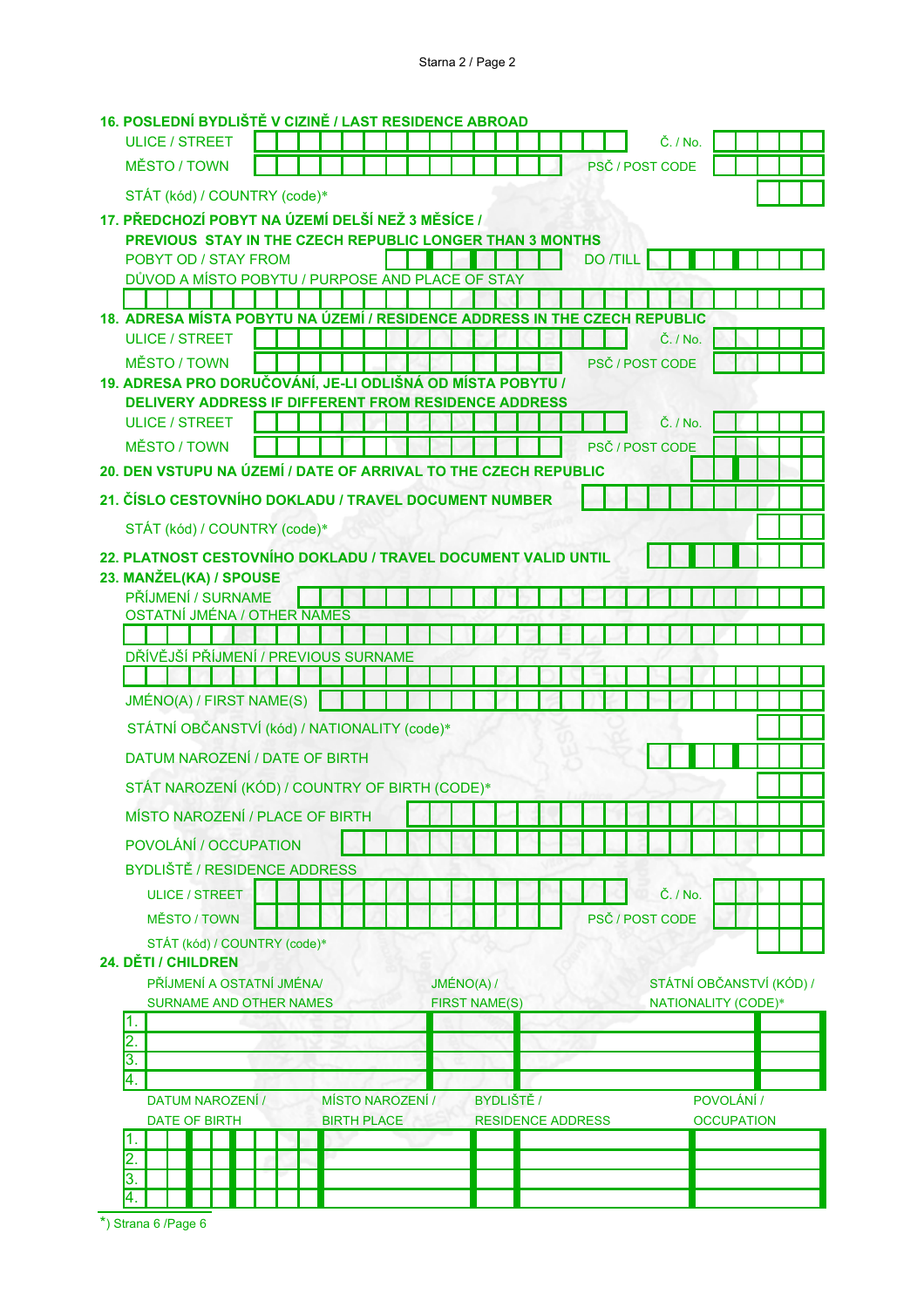## 25. OTEC / FATHER

| PŘÍJMENÍ / SURNAME                 |                                            |                                        |                                                                                                        |                                                              |                                                                                                                  |                                                                  |                                                     |  |                                                                                                                          |  |            |                    |  |  |  |  |  |            |                   |  |                                                 |  |
|------------------------------------|--------------------------------------------|----------------------------------------|--------------------------------------------------------------------------------------------------------|--------------------------------------------------------------|------------------------------------------------------------------------------------------------------------------|------------------------------------------------------------------|-----------------------------------------------------|--|--------------------------------------------------------------------------------------------------------------------------|--|------------|--------------------|--|--|--|--|--|------------|-------------------|--|-------------------------------------------------|--|
|                                    |                                            |                                        |                                                                                                        |                                                              |                                                                                                                  |                                                                  |                                                     |  |                                                                                                                          |  |            |                    |  |  |  |  |  |            |                   |  |                                                 |  |
| <b>OSTATNÍ JMÉNA / OTHER NAMES</b> |                                            |                                        |                                                                                                        |                                                              |                                                                                                                  |                                                                  |                                                     |  |                                                                                                                          |  |            |                    |  |  |  |  |  |            |                   |  |                                                 |  |
|                                    |                                            |                                        |                                                                                                        |                                                              |                                                                                                                  |                                                                  |                                                     |  |                                                                                                                          |  |            |                    |  |  |  |  |  |            |                   |  |                                                 |  |
|                                    |                                            |                                        |                                                                                                        |                                                              |                                                                                                                  |                                                                  |                                                     |  |                                                                                                                          |  |            |                    |  |  |  |  |  |            |                   |  |                                                 |  |
|                                    |                                            |                                        |                                                                                                        |                                                              |                                                                                                                  |                                                                  |                                                     |  |                                                                                                                          |  |            |                    |  |  |  |  |  |            |                   |  |                                                 |  |
|                                    |                                            |                                        |                                                                                                        |                                                              |                                                                                                                  |                                                                  |                                                     |  |                                                                                                                          |  |            |                    |  |  |  |  |  |            |                   |  |                                                 |  |
|                                    |                                            |                                        |                                                                                                        |                                                              |                                                                                                                  |                                                                  |                                                     |  |                                                                                                                          |  |            |                    |  |  |  |  |  |            |                   |  |                                                 |  |
|                                    |                                            |                                        |                                                                                                        |                                                              |                                                                                                                  |                                                                  |                                                     |  |                                                                                                                          |  |            |                    |  |  |  |  |  |            |                   |  |                                                 |  |
|                                    |                                            |                                        |                                                                                                        |                                                              |                                                                                                                  |                                                                  |                                                     |  |                                                                                                                          |  |            |                    |  |  |  |  |  |            |                   |  |                                                 |  |
|                                    |                                            |                                        |                                                                                                        |                                                              |                                                                                                                  |                                                                  |                                                     |  |                                                                                                                          |  |            |                    |  |  |  |  |  |            |                   |  |                                                 |  |
|                                    |                                            |                                        |                                                                                                        |                                                              |                                                                                                                  |                                                                  |                                                     |  |                                                                                                                          |  |            |                    |  |  |  |  |  |            |                   |  |                                                 |  |
|                                    |                                            |                                        |                                                                                                        |                                                              |                                                                                                                  |                                                                  |                                                     |  |                                                                                                                          |  |            |                    |  |  |  |  |  |            |                   |  |                                                 |  |
|                                    |                                            |                                        |                                                                                                        |                                                              |                                                                                                                  |                                                                  |                                                     |  |                                                                                                                          |  |            |                    |  |  |  |  |  |            |                   |  |                                                 |  |
|                                    |                                            |                                        |                                                                                                        |                                                              |                                                                                                                  |                                                                  |                                                     |  |                                                                                                                          |  |            |                    |  |  |  |  |  |            |                   |  |                                                 |  |
|                                    |                                            |                                        |                                                                                                        |                                                              |                                                                                                                  |                                                                  |                                                     |  |                                                                                                                          |  |            |                    |  |  |  |  |  |            |                   |  |                                                 |  |
|                                    |                                            |                                        |                                                                                                        |                                                              |                                                                                                                  |                                                                  |                                                     |  |                                                                                                                          |  |            |                    |  |  |  |  |  |            |                   |  |                                                 |  |
|                                    |                                            |                                        |                                                                                                        |                                                              |                                                                                                                  |                                                                  |                                                     |  |                                                                                                                          |  |            |                    |  |  |  |  |  |            |                   |  |                                                 |  |
|                                    |                                            |                                        |                                                                                                        |                                                              |                                                                                                                  |                                                                  |                                                     |  |                                                                                                                          |  |            |                    |  |  |  |  |  |            |                   |  |                                                 |  |
|                                    |                                            |                                        |                                                                                                        |                                                              |                                                                                                                  |                                                                  |                                                     |  |                                                                                                                          |  |            |                    |  |  |  |  |  |            |                   |  |                                                 |  |
|                                    |                                            |                                        |                                                                                                        |                                                              |                                                                                                                  |                                                                  |                                                     |  |                                                                                                                          |  |            |                    |  |  |  |  |  |            |                   |  |                                                 |  |
|                                    |                                            |                                        |                                                                                                        |                                                              |                                                                                                                  |                                                                  |                                                     |  |                                                                                                                          |  |            |                    |  |  |  |  |  |            |                   |  |                                                 |  |
|                                    |                                            |                                        |                                                                                                        |                                                              |                                                                                                                  |                                                                  |                                                     |  |                                                                                                                          |  |            |                    |  |  |  |  |  |            |                   |  |                                                 |  |
|                                    |                                            |                                        |                                                                                                        |                                                              |                                                                                                                  |                                                                  |                                                     |  |                                                                                                                          |  |            |                    |  |  |  |  |  |            |                   |  |                                                 |  |
|                                    |                                            |                                        |                                                                                                        |                                                              |                                                                                                                  |                                                                  |                                                     |  |                                                                                                                          |  |            |                    |  |  |  |  |  |            |                   |  |                                                 |  |
|                                    |                                            |                                        |                                                                                                        |                                                              |                                                                                                                  |                                                                  |                                                     |  |                                                                                                                          |  |            |                    |  |  |  |  |  |            |                   |  |                                                 |  |
|                                    |                                            |                                        |                                                                                                        |                                                              |                                                                                                                  |                                                                  |                                                     |  |                                                                                                                          |  |            |                    |  |  |  |  |  |            |                   |  |                                                 |  |
|                                    |                                            |                                        |                                                                                                        |                                                              |                                                                                                                  |                                                                  |                                                     |  |                                                                                                                          |  |            |                    |  |  |  |  |  |            |                   |  |                                                 |  |
|                                    |                                            |                                        |                                                                                                        |                                                              |                                                                                                                  |                                                                  |                                                     |  |                                                                                                                          |  |            |                    |  |  |  |  |  |            |                   |  |                                                 |  |
|                                    |                                            |                                        |                                                                                                        |                                                              |                                                                                                                  |                                                                  |                                                     |  |                                                                                                                          |  |            |                    |  |  |  |  |  |            |                   |  |                                                 |  |
|                                    |                                            |                                        |                                                                                                        |                                                              |                                                                                                                  |                                                                  |                                                     |  |                                                                                                                          |  |            |                    |  |  |  |  |  |            |                   |  |                                                 |  |
|                                    |                                            |                                        |                                                                                                        |                                                              |                                                                                                                  |                                                                  |                                                     |  |                                                                                                                          |  |            |                    |  |  |  |  |  |            |                   |  |                                                 |  |
|                                    |                                            |                                        |                                                                                                        |                                                              |                                                                                                                  |                                                                  |                                                     |  |                                                                                                                          |  |            |                    |  |  |  |  |  |            |                   |  |                                                 |  |
|                                    |                                            |                                        |                                                                                                        |                                                              |                                                                                                                  |                                                                  |                                                     |  |                                                                                                                          |  |            |                    |  |  |  |  |  |            |                   |  |                                                 |  |
|                                    |                                            |                                        |                                                                                                        |                                                              |                                                                                                                  |                                                                  |                                                     |  |                                                                                                                          |  |            |                    |  |  |  |  |  |            |                   |  |                                                 |  |
|                                    |                                            |                                        |                                                                                                        |                                                              |                                                                                                                  |                                                                  |                                                     |  |                                                                                                                          |  |            |                    |  |  |  |  |  |            |                   |  |                                                 |  |
|                                    |                                            |                                        |                                                                                                        |                                                              |                                                                                                                  |                                                                  |                                                     |  |                                                                                                                          |  |            |                    |  |  |  |  |  |            |                   |  |                                                 |  |
|                                    | 26. MATKA / MOTHER<br><b>DATE OF BIRTH</b> | PŘÍJMENÍ / SURNAME<br>DATUM NAROZENÍ / | JMÉNO(A) / FIRST NAME(S)<br>POVOLÁNÍ / OCCUPATION<br>JMÉNO(A) / FIRST NAME(S)<br>POVOLÁNÍ / OCCUPATION | PŘÍJMENÍ A OSTATNÍ JMÉNA /<br><b>SURNAME AND OTHER NAMES</b> | <b>BYDLIŠTĚ / RESIDENCE ADDRESS</b><br><b>OSTATNÍ JMÉNA / OTHER NAMES</b><br><b>BYDLIŠTĚ / RESIDENCE ADDRESS</b> | DATUM NAROZENÍ / DATE OF BIRTH<br>DATUM NAROZENÍ / DATE OF BIRTH | 27. SOUROZENCI / BROTHERS AND SISTERS<br>BYDLIŠTĚ / |  | STÁTNÍ OBČANSTVÍ (KÓD) / NATIONALITY (CODE)*<br>STÁTNÍ OBČANSTVÍ (KÓD) / NATIONALITY (CODE)*<br><b>RESIDENCE ADDRESS</b> |  | JMÉNO(A) / | <b>FIRST NAMES</b> |  |  |  |  |  | POVOLÁNÍ / | <b>OCCUPATION</b> |  | STÁTNÍ OBČANSTVÍ (KÓD) /<br>NATIONALITY (CODE)* |  |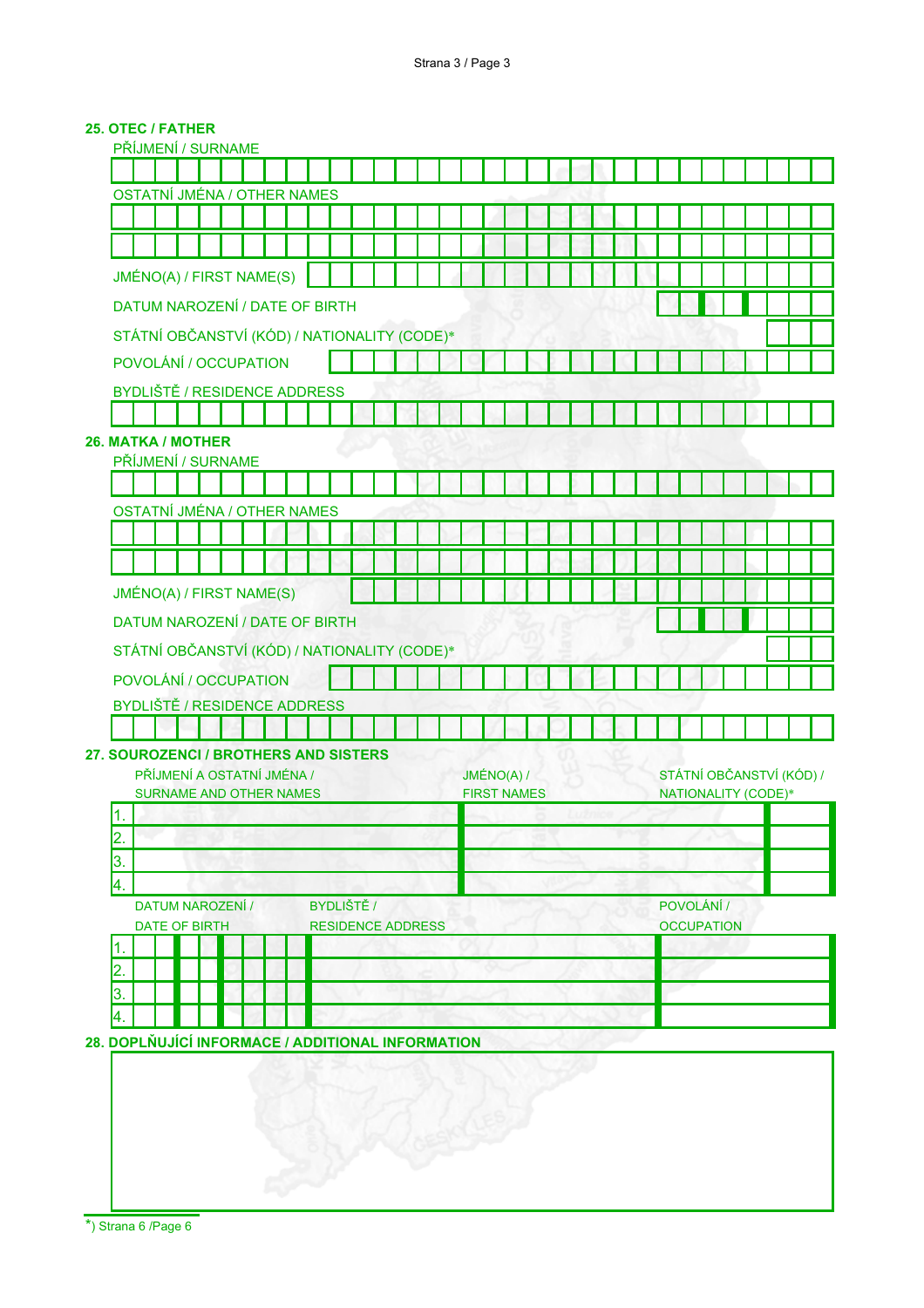| zákonem č. 500/2004 Sb., správní řád. | v příslušných rubrikách uveďte údaje na zvláštní přílohu.                                                                                                        | 1. Údaje v žádosti musí být vyplněny strojem nebo hůlkovým písmem v českém jazyce. V případě nedostatku místa<br>2. Práva a povinnosti cizinců, spojená s pobytem na území ČR jsou upravená zákonem č. 326/1999 Sb., o pobytu<br>cizinců na území České republiky a o změně některých zákonů, ve znění pozdějších předpisů.<br>Řízení o žádosti je zahájeno dnem, kdy došla věcně a místně příslušnému správnímu orgánu. Řízení je upraveno                                                                                                                                                                                                                                                                                                                                                                                                                                                                                                                                                                                                                                                                                                                                                                                                                                                                                                                                                                                                                                                                                                                                                                                                                                                                                                                                        |
|---------------------------------------|------------------------------------------------------------------------------------------------------------------------------------------------------------------|------------------------------------------------------------------------------------------------------------------------------------------------------------------------------------------------------------------------------------------------------------------------------------------------------------------------------------------------------------------------------------------------------------------------------------------------------------------------------------------------------------------------------------------------------------------------------------------------------------------------------------------------------------------------------------------------------------------------------------------------------------------------------------------------------------------------------------------------------------------------------------------------------------------------------------------------------------------------------------------------------------------------------------------------------------------------------------------------------------------------------------------------------------------------------------------------------------------------------------------------------------------------------------------------------------------------------------------------------------------------------------------------------------------------------------------------------------------------------------------------------------------------------------------------------------------------------------------------------------------------------------------------------------------------------------------------------------------------------------------------------------------------------------|
|                                       | oprávněn obrátit se v uvedené věci na Úřad pro ochranu osobních údajů i přímo.                                                                                   | 3. Osobní údaje cizince jsou zpracovávány službou cizinecké a pohraniční policie pro účely řízení dle zákona<br>č. 326/1999 Sb., a ve stanovených případech Ministerstvem vnitra v souladu se zákonem č. 101/2000 Sb.,<br>o ochraně osobních údajů, ve znění pozdějších předpisů. Rozsah osobních údajů, který je cizinec povinen uvést<br>v žádosti dle zákona č. 326/1999 Sb., stanoví § 70 odst. 4 téhož zákona. Dle § 159 odst. 1 a 2 zákona<br>č. 326/1999 Sb. lze osobní údaje cizince poskytnout cizinci samotnému a dále tomu, kdo je potřebuje k plnění<br>úkolů stanovených zákonem. Cizinec je oprávněn, pokud zjistí nebo se domnívá, že orgán služby cizinecké<br>a pohraniční policie nebo Ministerstvo vnitra zpracovává jeho osobní údaje v rozporu se zákonem č. 101/2000<br>Sb., požadovat od tohoto orgánu vysvětlení případně odstranění vzniklého stavu (zejména provedení opravy,<br>doplnění nebo likvidaci osobních údajů). V případě, že nebude tomuto požadavku vyhověno, má cizinec právo<br>obrátit se přímo na Úřad pro ochranu osobních údajů. Dle § 21 odst. 4 zákona č. 101/2000 Sb. je cizinec                                                                                                                                                                                                                                                                                                                                                                                                                                                                                                                                                                                                                                                    |
|                                       | space for any answer, please enclose an additional sheet of paper.<br>regulated by the Code of Administrative Procedure (Act No. 500/2004).                      | 1. The answers in this application form must be typed or written in block letters in Czech. If there is not enough<br>2. The rights and duties of aliens residing in the Czech Republic are defined in Act No. 326/1999 regulating the<br>residence of aliens in the Czech Republic and amending certain related acts as amended. The proceedings are<br>deemed to be initiated on the date of delivery of the application to the competent authority. The proceeding are<br>3. Personal data of aliens are processed by the Alien and Border Police for the purposes of proceedings in terms<br>of Act No. 326/1999 and, in specified cases, by the Ministry of the Interior in compliance with Act No. 101/2000<br>regulating the protection of personal data as amended. The range of personal data to be disclosed in this<br>application is defined in Section 70, paragraph 4 of Act No. 326/1999. According to Section 159, paragraphs 1<br>and 2 of Act No. 326/1999, an alien's personal data may be released to the alien himself/herself and to<br>authorities that require them for the purpose of tasks set by law. If the alien finds or believes that the processing<br>of his/her personal data by the Alien and Border Police or by the Ministry of the Interior is inconsistent with Act<br>No. 101/2000, he/she is entitled to request the processing authority to explain or to rectify the situation (in<br>particular to correct, add or destroy personal data). If the processing authority fails to comply with such reguest,<br>the alien is entitled to seek the assistance of the Personal Data Protection Office. The alien may directly contact<br>the Personal Data Protection Office with reference to Section 21, paragraph 4 of Act No. 101/2000. |
|                                       | Svým podpisem potvrzuji úplnost a pravdivost uvedených údajů v žádosti/<br>I declare that I have answered all questions in this application fully and truthfully |                                                                                                                                                                                                                                                                                                                                                                                                                                                                                                                                                                                                                                                                                                                                                                                                                                                                                                                                                                                                                                                                                                                                                                                                                                                                                                                                                                                                                                                                                                                                                                                                                                                                                                                                                                                    |
|                                       |                                                                                                                                                                  | Podpis / Signature                                                                                                                                                                                                                                                                                                                                                                                                                                                                                                                                                                                                                                                                                                                                                                                                                                                                                                                                                                                                                                                                                                                                                                                                                                                                                                                                                                                                                                                                                                                                                                                                                                                                                                                                                                 |

**5**

Žádost přijal a podle dokladů ověřil: / Application received and documentation checked by:

FB-& K<%%%%%%%%%%%%%%%%%%%%%%%%%%%%-

%%%%%%%%%%%%%%%%%%%%%%%%%%%%%%%%%%%%%%%%%%%%%%%%%%%%%%%%%%%%%%%%%%%%%%%%%%%%%%%%%%%%% **Contract of the contract of the contract of the contract of the contract of the contract of the contract of the contract of the contract of the contract of the contract of the contract of the contract of the contract of t** 

ko a podpis / the start of the start of the start of the start of the start of the Start of Signature